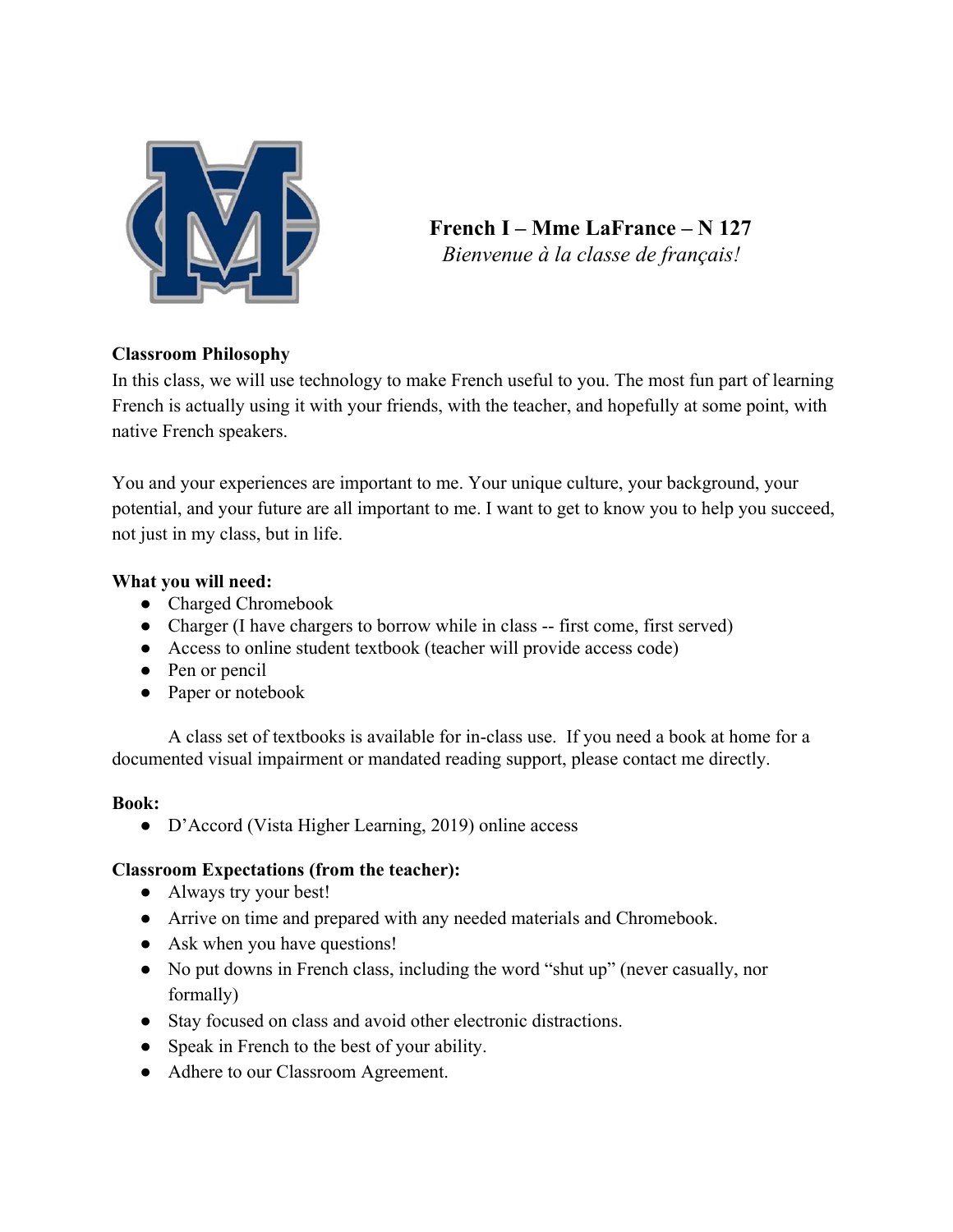#### **Classroom Agreement (from the students):**

French I -- 3rd period Have fun! Participation -- do the best you can. Respect -- show care for everyone in the classroom. Check for understanding -- teacher and student. Ask for help when you don't understand or are frustrated. Be present and visible!

French I -- 7th period

Be visible -- follow the speaker with your eyes. Be patient with ourselves and each other. Help each other out Be understanding Respect -- show care for everyone in our classroom. Acceptance of our unique selves Keep an open mind. If you need help, ASK!!

## **Consequences:**

Students not following classroom rules will be subject, but not limited, to the following consequences:

- 1. Verbal/electronic warning
- 2. Parent/guardian contact via email or phone call
- 3. Referral to the counselor and/or discipline office
- 4. Removal from class (virtually and/or in-person), if necessary

#### **Grading Scale:**

 $A - 90\%$  B – 80% C – 70% D – 60% F – 59% and lower

Your grade will be divided as such:

**10% -** Work Ethic (handing-in assignments, preparedness, responsibility, attitude)

**10% -** Activities (in-class and homework - accuracy)

**10% -** Quizzes

**10% -** Written tests (via computer: teacher-created or from the text)

**60%** - Oral Assessments (Integrated Performance Assessment)

#### **Contact Information:**

If you have any questions or concerns, please e-mail me  $(claframe@mcas.k12.in.us)$  or use RDS/Google Classroom contact procedures.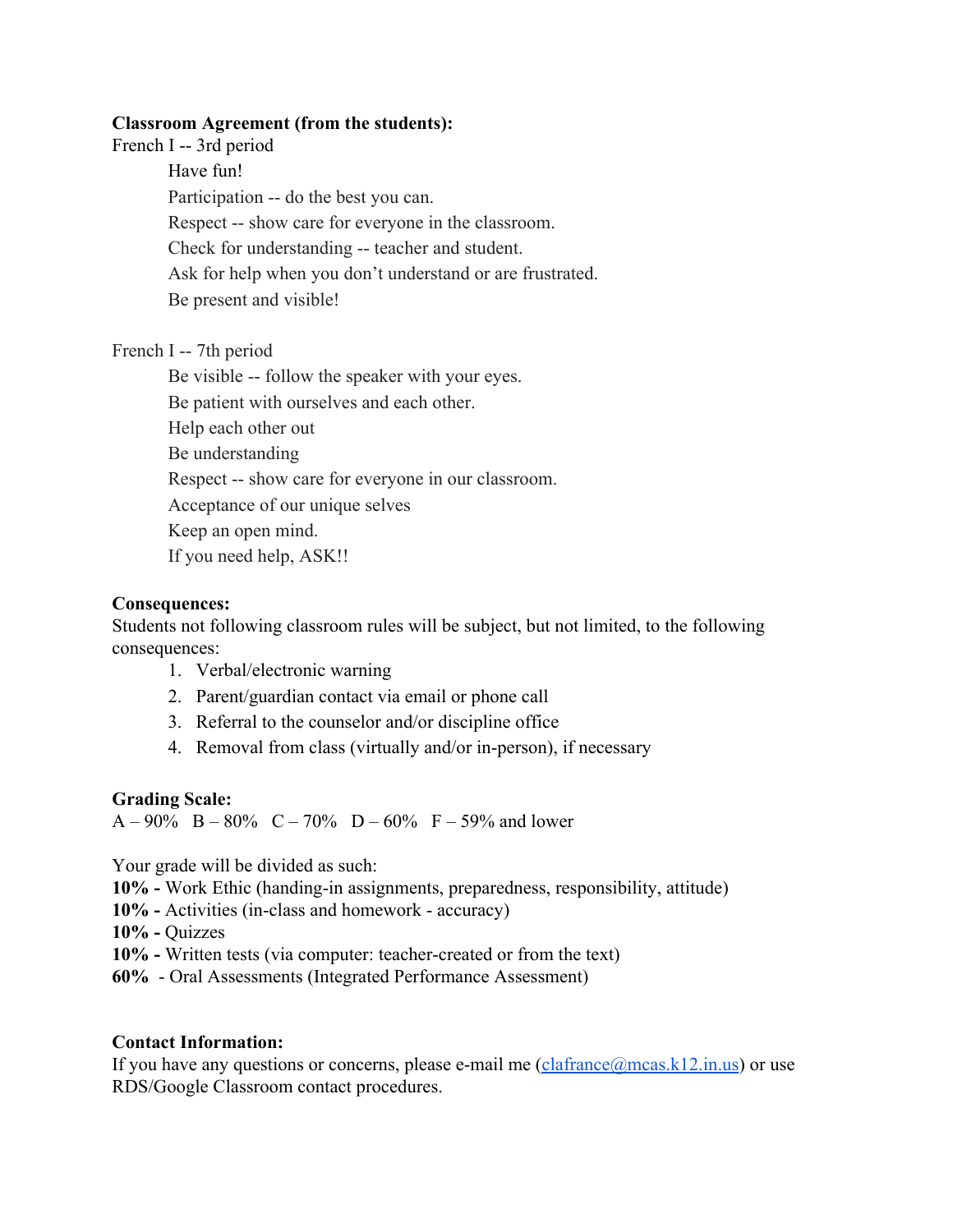## **Course Description (courtesy of the State of Indiana)**

French I, a course based on Indiana's Academic Standards for World Languages, introduces students to effective strategies for beginning French language learning, and to various aspects of French-speaking culture. This course encourages interpersonal communication through speaking and writing, providing opportunities to make and respond to basic requests and questions, understand and use appropriate greetings and forms of address, participate in brief guided conversations on familiar topics, and write short passages with guidance. This course also emphasizes the development of reading and listening comprehension skills, such as reading isolated words and phrases in a situational context and comprehending brief written or oral directions. Additionally, students will examine the practices, products and perspectives of French-speaking culture; recognize basic routine practices of the target culture; and recognize and use situation-appropriate non-verbal communication. This course further emphasizes making connections across content areas and the application of understanding French language and culture outside of the classroom.

## **Goals (courtesy of the State of Indiana)**

The goals of the course include communication, culture, connections, comparisons, and communities:

- To write and speak in a language other than English.
- To interpret information in a language other than English.
- To present information in a language other than English.
- To develop awareness of other cultures.
- To make connections to other content areas.
- To access and connect information through various media.
- To investigate the nature of language and culture.

● To become an active global citizen by experiencing languages and cultures in multiple settings.

#### **Course Objectives (courtesy of the State of Indiana)**

Students will engage in written and spoken conversations on a variety of topics. (Interpersonal) Students will be able to:

- Use multiple greetings and farewells in new social situations.
- Recognize and state information about self and others in simple terms.
- Recognize and express a variety of simple feelings and preferences of self and others.
- Exchange familiar information and opinions in brief guided conversations.
- Exchange familiar information and opinions in written form with guidance.
- Make basic requests and ask basic questions.
- Recognize and use situation-appropriate non-verbal communication.
- Recognize speaking and listening strategies that facilitate communication.

Students will interpret written and spoken language on a variety of topics. (Interpretive) Students will be able to: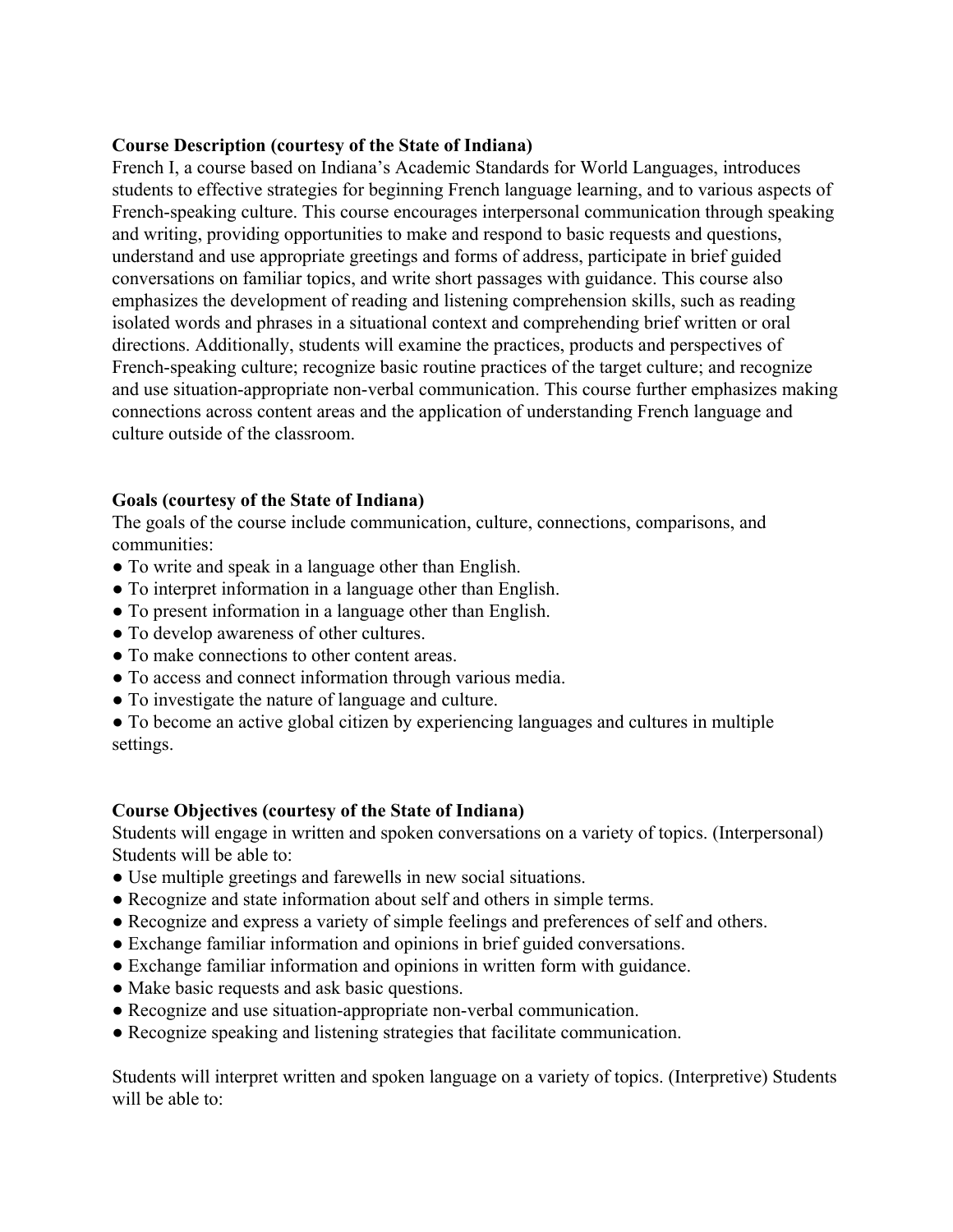- Understand and respond to classroom requests, commands, and directions.
- Recognize alphabets, sounds, and markings specific to the target language.

• Demonstrate comprehension of both authentic and non-authentic written and spoken language through developmentally appropriate tasks.

● Identify familiar vocabulary from an authentic supermarket flyer, list main characters from a short authentic children's story

● Make educated guesses about meaning in familiar contexts, using cognates and familiar vocabulary.

Students present to an audience of listeners or readers on a variety of topics. (Presentational) Students will be able to:

- Recite rhymes, proverbs, and poetry or sing songs of the target language and cultures.
- Present simple prepared material on selected topics.
- Read passages aloud to practice intonation and pronunciation.
- Write complete sentences with teacher guidance.

• Describe objects, self, and others in written and spoken language in simple terms with teacher guidance.

Students will examine, experience, and reflect on the relationships among the practices, products, and perspectives of the cultures studied. Students will be able to:

- Recognize basic routine practices of the target cultures.
- Examine products, perspectives, and symbols of the target cultures.
- Examine factors that influence practices, products, and perspectives.

Students will use the target language to expand their knowledge of and make connections among multiple content areas. Students will be able to:

- Describe basic objects and concepts from other content areas in simple terms.
- Integrate content area concepts and skills through relevant activities.
- Report on survey results in the target language, identify and describe body parts used for various activities, use a map or locational technology to identify locations

Students will strengthen language proficiency and cultural knowledge by using current digital media and authentic resources. Students will be able to:

- Use digital media and culturally authentic resources to build vocabulary.
- Use digital media and culturally authentic resources to study target cultures.

Students will understand the nature of language and culture through comparisons of the languages and cultures studied and their own. Students will be able to:

- Recognize and use cognates and words shared between English and the target language.
- Recognize and use simple language structures.
- Recognize and use basic idiomatic and colloquial expressions in the target language.
- Recognize and use authentic simple forms of address in a variety of familiar situations.
- Identify some daily living patterns of other cultures and the learner's own culture.

● Recognize celebrations and holidays of other cultures and compare them to those of the learner's culture.